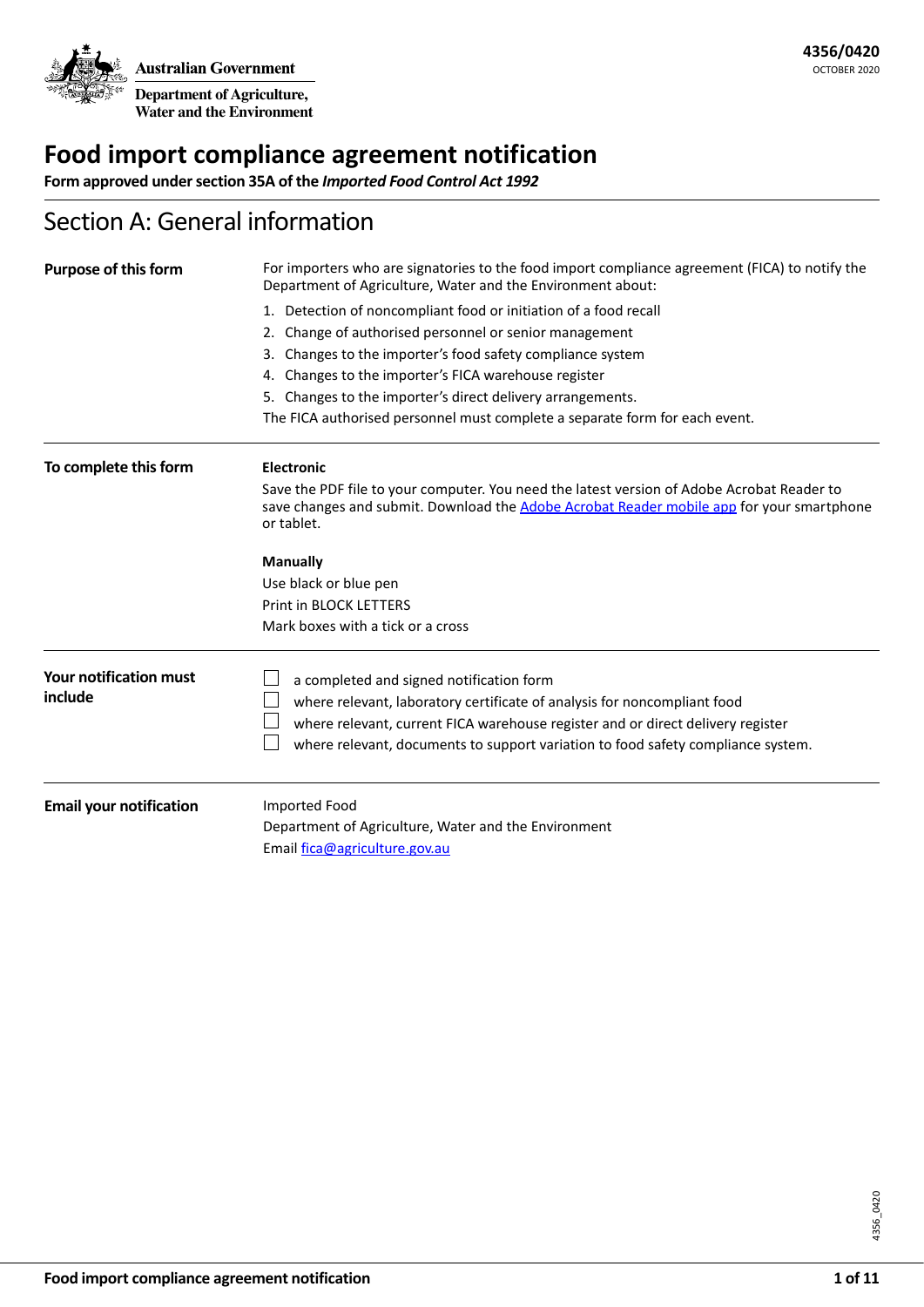### Section B: Importer

#### **1 Business name** (legal entity name)

| State        | Postcode |
|--------------|----------|
|              |          |
| Family name  |          |
|              |          |
| Mobile phone |          |
|              |          |

### **4 Purpose of the notification** (complete a separate notification for each event)



## <span id="page-1-0"></span>Section C: Detection of noncompliant food or initiation of a food recall

- **5** Date noncompliance was identified (dd/mm/yyyy)
- **6** What category is the food?

Surveillance Risk

**7** Are you proposing to recall this product?

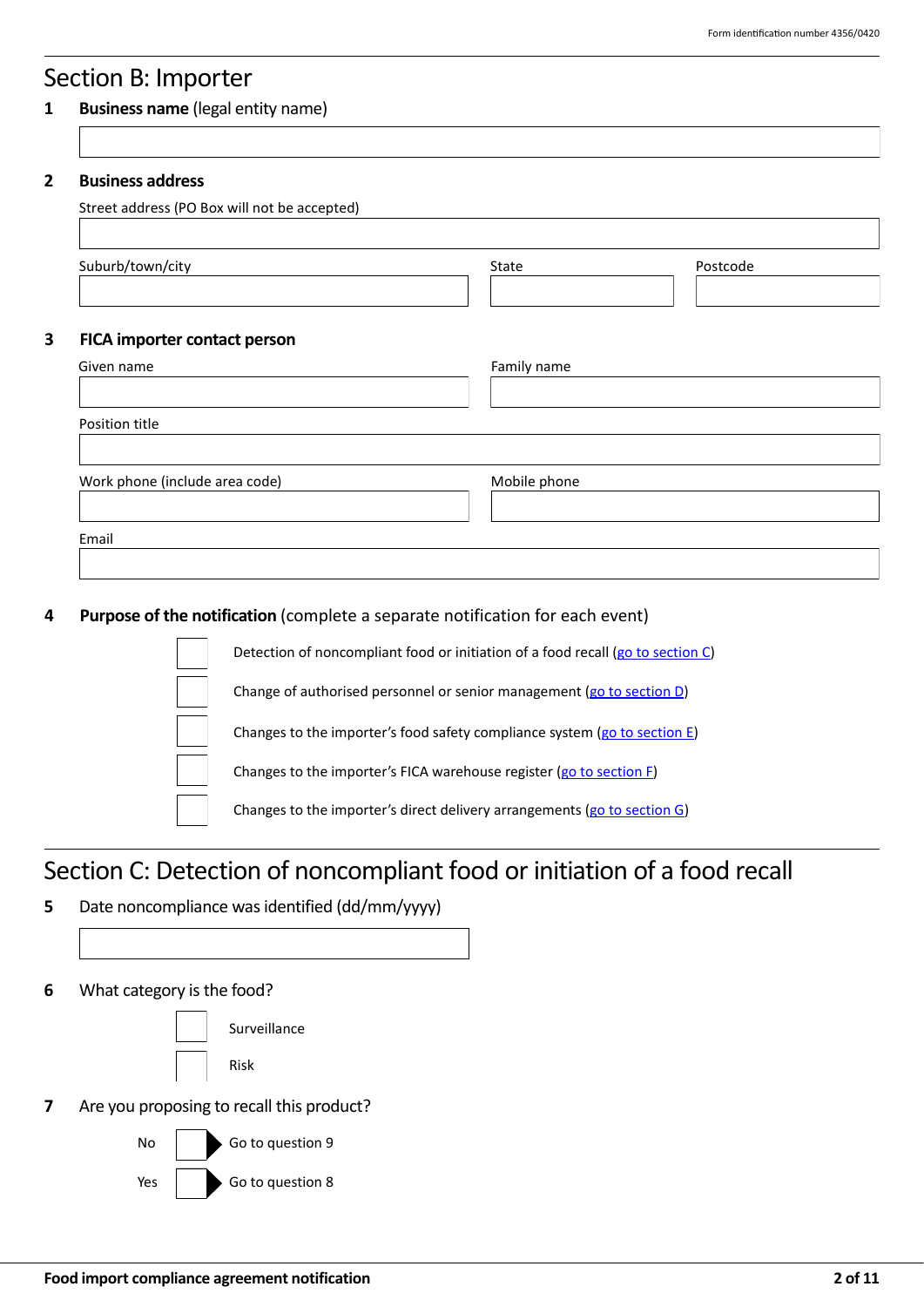### **8** The recall is:

Voluntary Mandatory

Reason for recall

**9** Provide details of testing conducted on the noncompliant food. Attach laboratory certificates of analysis for microbiological, chemical or contaminant noncompliance.

|--|

Type (for example, *Salmonella, E. coli*)

| Food standards code                           |  |
|-----------------------------------------------|--|
|                                               |  |
|                                               |  |
|                                               |  |
| Chemical                                      |  |
| Type (for example, chlorpyrifos, nitrofurans) |  |
|                                               |  |
|                                               |  |
|                                               |  |
|                                               |  |
|                                               |  |
|                                               |  |
|                                               |  |
|                                               |  |
| Food standards code                           |  |
|                                               |  |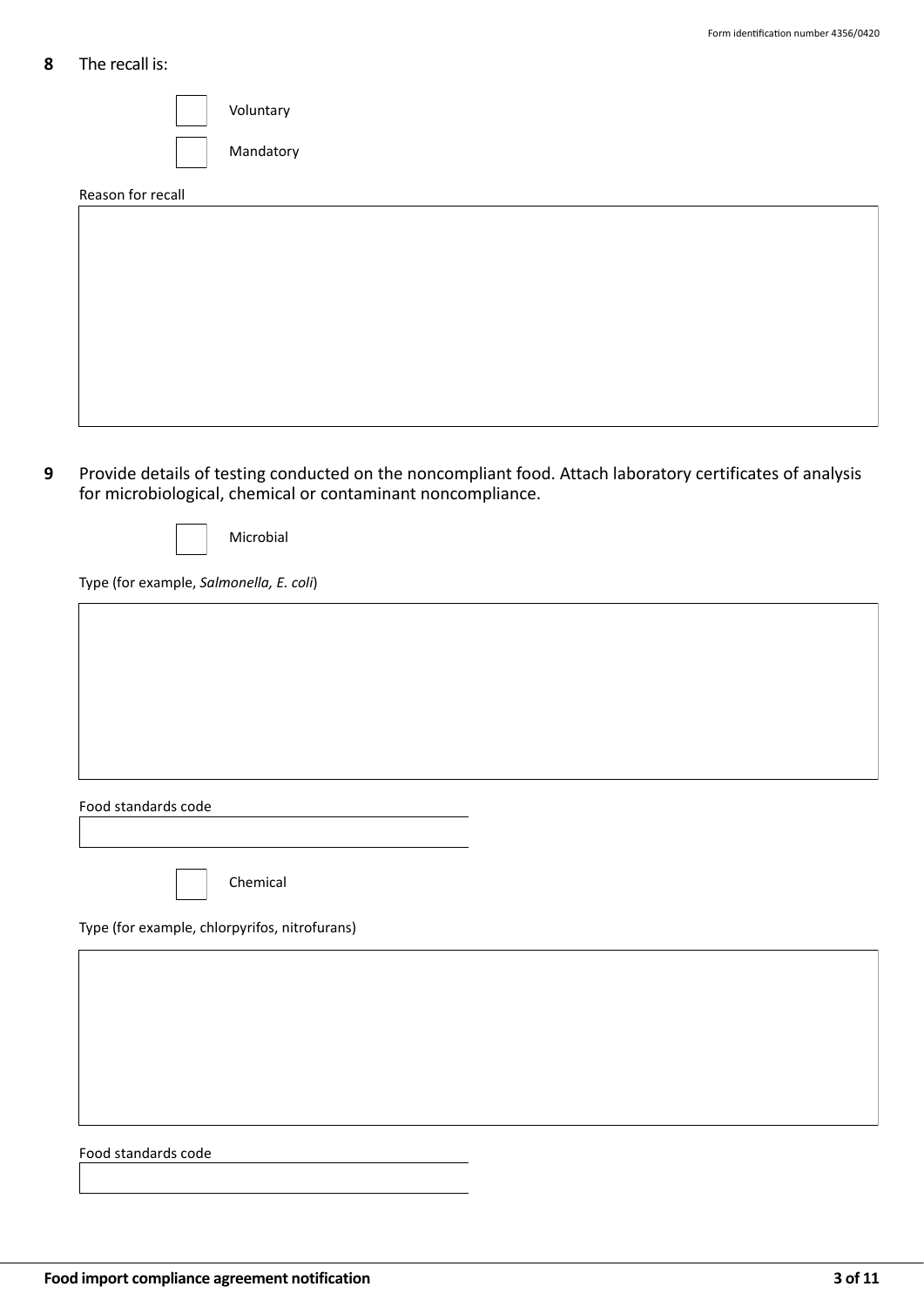

#### Type (for example, aflatoxins, iodine)

Food standards code



Composition

Type (for example, additives, vitamins)

Food standards code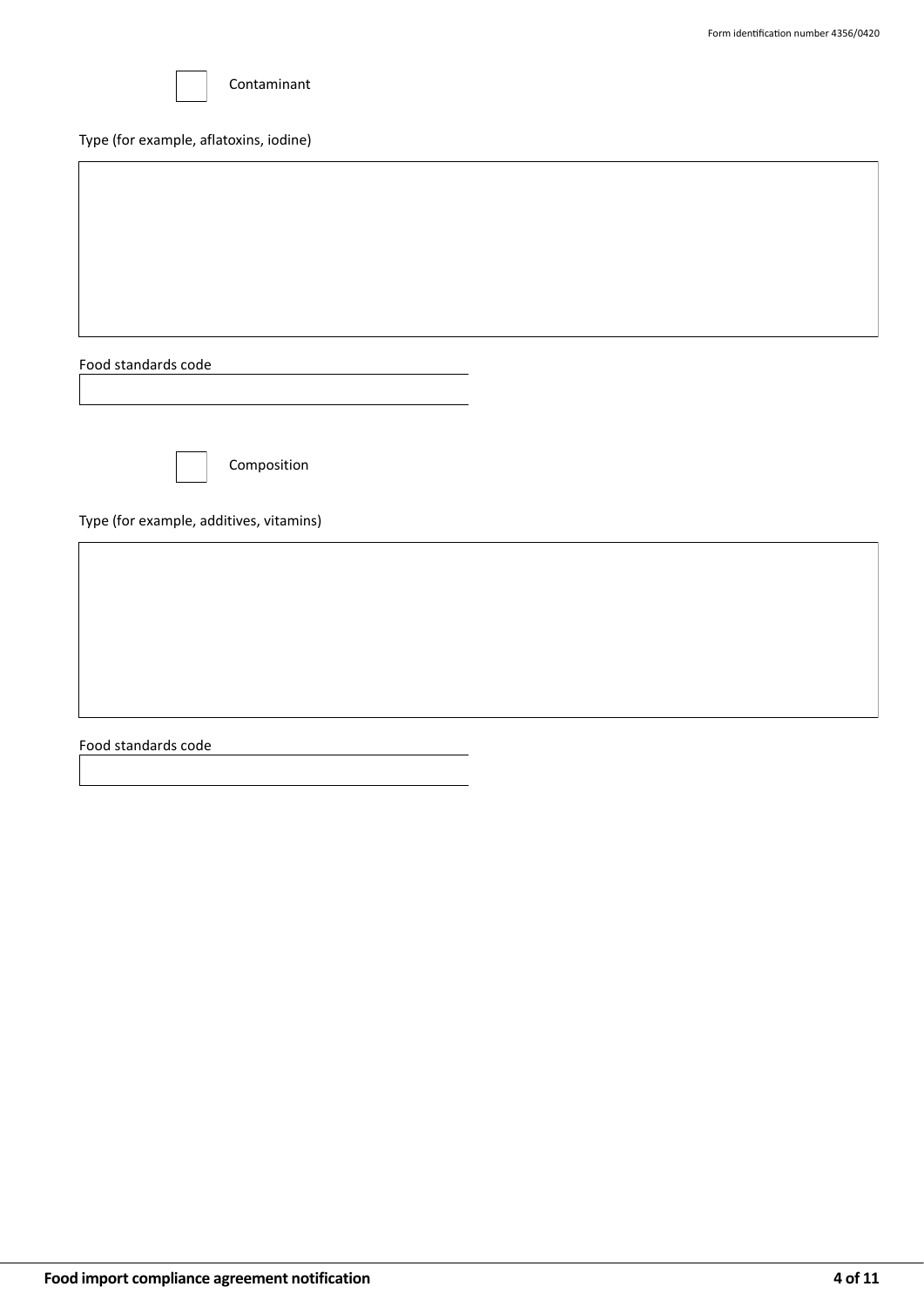### **10 Import declaration**

To complete these questions, refer to the original import declaration that included the noncompliant food.

| Customs entry number                                                                                                       |       |          |
|----------------------------------------------------------------------------------------------------------------------------|-------|----------|
| Line number (line in the import declaration that included the food)                                                        |       |          |
| Tarrif code (10 digits)<br>Commercial description                                                                          |       |          |
| Supplier code                                                                                                              |       |          |
| Supplier name                                                                                                              |       |          |
| Producer code                                                                                                              |       |          |
| Producer name                                                                                                              |       |          |
| Country of origin                                                                                                          |       |          |
| Lot code(s) on the noncompliant food                                                                                       |       |          |
| <b>Current location of noncompliant food</b><br>11<br><b>Business name</b><br>Street address (PO Box will not be accepted) |       |          |
|                                                                                                                            |       |          |
| Suburb/town/city                                                                                                           | State | Postcode |
| Intended action on noncompliant food<br>12<br>Destruction<br>Export<br>Treatment<br>Downgrade                              |       |          |
| Provide details of intended action                                                                                         |       |          |
|                                                                                                                            |       |          |
| Has the state or territory authority been notified?<br>13<br>No                                                            |       |          |
| Yes                                                                                                                        |       |          |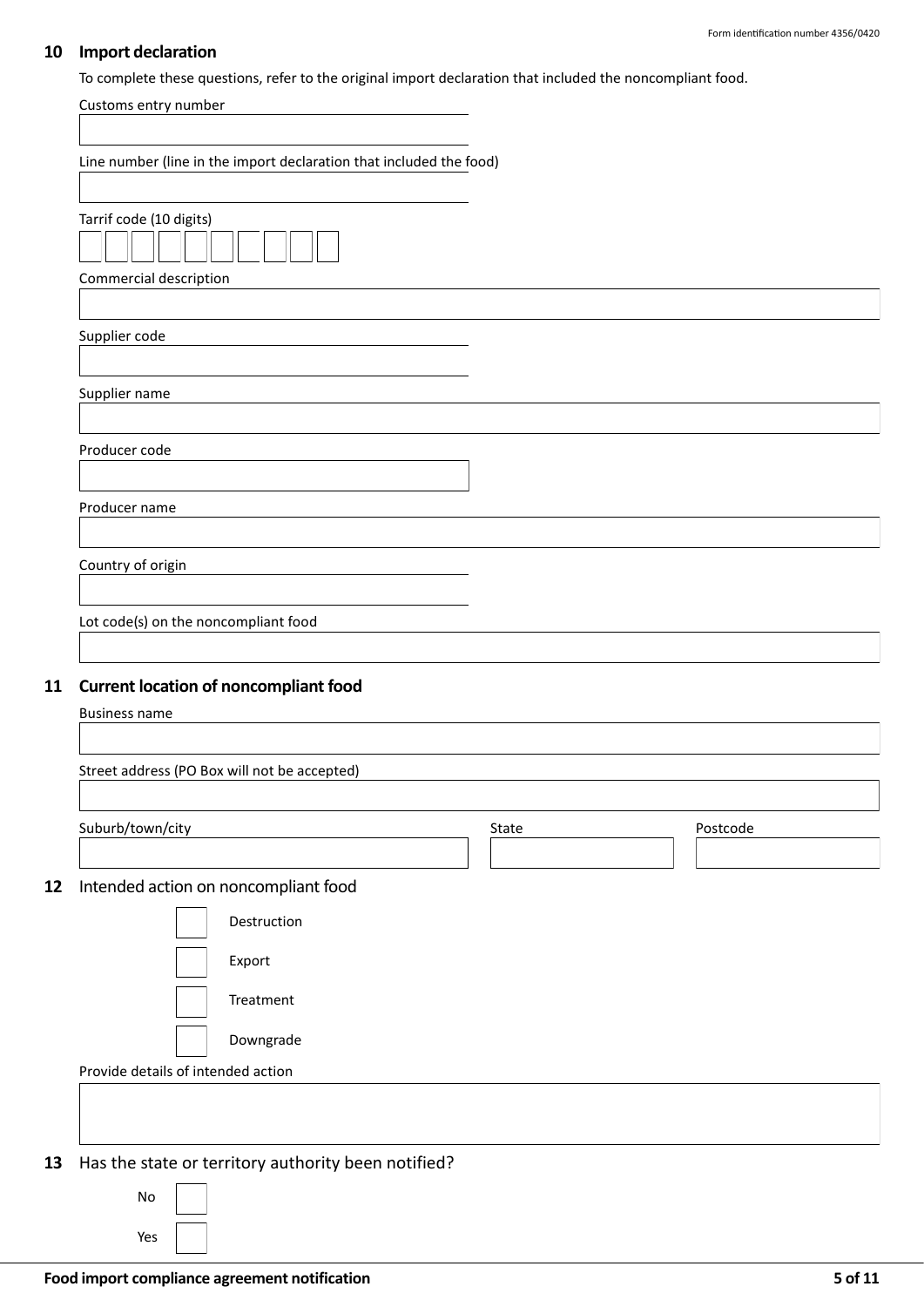# <span id="page-5-0"></span>Section D: Change of authorised personnel or senior management

**14** Provide details of people whose names are to be added or removed

| Family name<br>Add a person<br>Remove a person<br>Family name<br>Given name<br>Position title<br>Person 3<br>Add a person<br>Remove a person<br>Family name<br>Provide details of people whose names or roles are to be amended<br>Previously listed as<br>Family name<br><b>Update listing as</b><br>Family name<br><b>Previously listed as</b><br>Family name<br><b>Update listing as</b><br>Family name<br>Position title | Person 1               | Add a person | Remove a person |  |
|------------------------------------------------------------------------------------------------------------------------------------------------------------------------------------------------------------------------------------------------------------------------------------------------------------------------------------------------------------------------------------------------------------------------------|------------------------|--------------|-----------------|--|
|                                                                                                                                                                                                                                                                                                                                                                                                                              | Given name             |              |                 |  |
|                                                                                                                                                                                                                                                                                                                                                                                                                              |                        |              |                 |  |
|                                                                                                                                                                                                                                                                                                                                                                                                                              | Position title         |              |                 |  |
|                                                                                                                                                                                                                                                                                                                                                                                                                              |                        |              |                 |  |
|                                                                                                                                                                                                                                                                                                                                                                                                                              | Person 2               |              |                 |  |
|                                                                                                                                                                                                                                                                                                                                                                                                                              |                        |              |                 |  |
|                                                                                                                                                                                                                                                                                                                                                                                                                              |                        |              |                 |  |
|                                                                                                                                                                                                                                                                                                                                                                                                                              |                        |              |                 |  |
|                                                                                                                                                                                                                                                                                                                                                                                                                              |                        |              |                 |  |
|                                                                                                                                                                                                                                                                                                                                                                                                                              |                        |              |                 |  |
|                                                                                                                                                                                                                                                                                                                                                                                                                              |                        |              |                 |  |
|                                                                                                                                                                                                                                                                                                                                                                                                                              | Given name             |              |                 |  |
|                                                                                                                                                                                                                                                                                                                                                                                                                              |                        |              |                 |  |
|                                                                                                                                                                                                                                                                                                                                                                                                                              | Position title         |              |                 |  |
|                                                                                                                                                                                                                                                                                                                                                                                                                              |                        |              |                 |  |
|                                                                                                                                                                                                                                                                                                                                                                                                                              | Person 1<br>Given name |              |                 |  |
|                                                                                                                                                                                                                                                                                                                                                                                                                              |                        |              |                 |  |
|                                                                                                                                                                                                                                                                                                                                                                                                                              | Position title         |              |                 |  |
|                                                                                                                                                                                                                                                                                                                                                                                                                              |                        |              |                 |  |
|                                                                                                                                                                                                                                                                                                                                                                                                                              | Given name             |              |                 |  |
|                                                                                                                                                                                                                                                                                                                                                                                                                              |                        |              |                 |  |
|                                                                                                                                                                                                                                                                                                                                                                                                                              | Position title         |              |                 |  |
|                                                                                                                                                                                                                                                                                                                                                                                                                              |                        |              |                 |  |
|                                                                                                                                                                                                                                                                                                                                                                                                                              | Person 2               |              |                 |  |
|                                                                                                                                                                                                                                                                                                                                                                                                                              |                        |              |                 |  |
|                                                                                                                                                                                                                                                                                                                                                                                                                              | Given name             |              |                 |  |
|                                                                                                                                                                                                                                                                                                                                                                                                                              |                        |              |                 |  |
|                                                                                                                                                                                                                                                                                                                                                                                                                              | Position title         |              |                 |  |
|                                                                                                                                                                                                                                                                                                                                                                                                                              |                        |              |                 |  |
|                                                                                                                                                                                                                                                                                                                                                                                                                              |                        |              |                 |  |
|                                                                                                                                                                                                                                                                                                                                                                                                                              | Given name             |              |                 |  |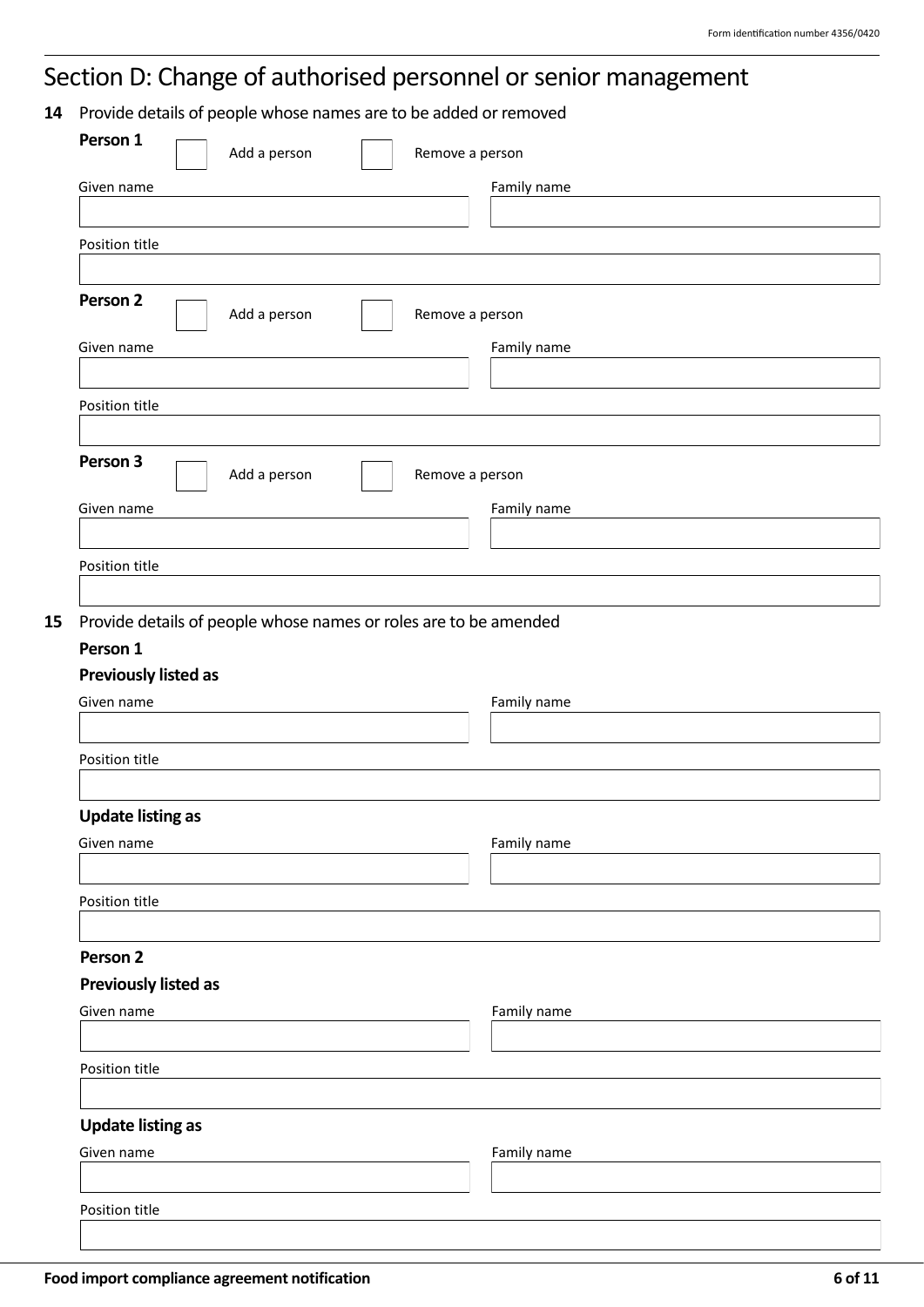### **Person 3**

### **Previously listed as**

| Given name               | Family name |
|--------------------------|-------------|
| Position title           |             |
|                          |             |
| <b>Update listing as</b> |             |
| Given name               | Family name |
| Position title           |             |
|                          |             |

## <span id="page-6-0"></span>Section E: Changes to the importer's food safety compliance system

**16** Has the proposed change been implemented?

| No  |  |
|-----|--|
| Yes |  |

If 'Yes', why did this proceed before the department had conducted a review?

**17** Describe the proposed/implemented change to your food safety compliance system. Attach relevant documents.

Summarise the proposed/implemented change to your food safety compliance system

**18** Describe reasons for the proposed/implemented change

**19** List outcomes expected from the proposed/implemented change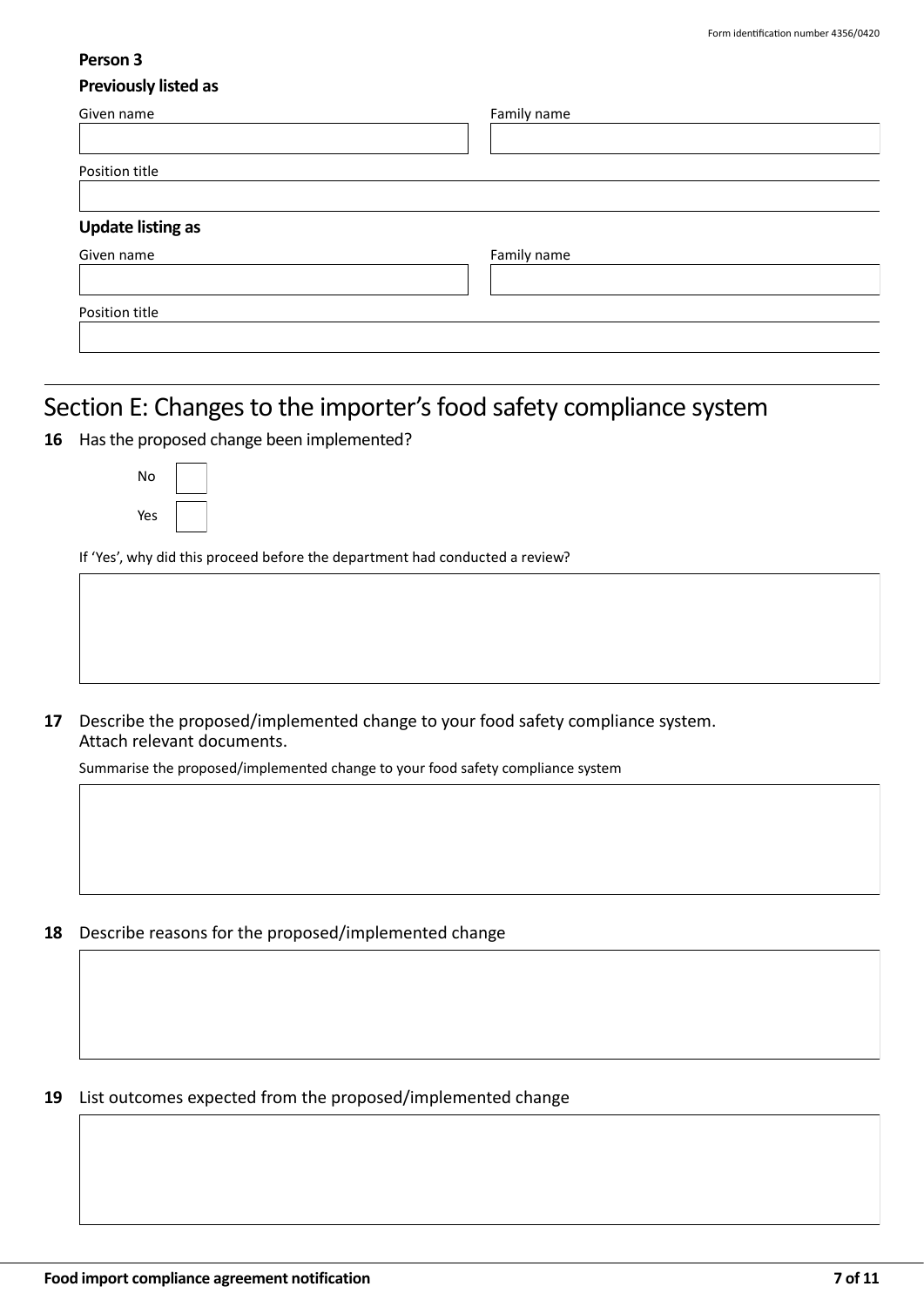## <span id="page-7-0"></span>Section F: Changes to the importer's FICA warehouse register

**20** Provide details of changes to warehousing. Attach your current warehouse register.

| <b>Warehouse 1</b>                           |                             |
|----------------------------------------------|-----------------------------|
| Add a warehouse                              | Remove a warehouse          |
| Warehouse name                               |                             |
|                                              |                             |
| Street address (PO Box will not be accepted) |                             |
|                                              |                             |
| Suburb/town/city                             | State/territory<br>Postcode |
|                                              |                             |
| <b>Contact person</b>                        |                             |
| Given name                                   | Family name                 |
|                                              |                             |
| Position title                               |                             |
| Contact phone (include area code)<br>Email   |                             |
|                                              |                             |
|                                              |                             |
| <b>Warehouse 2</b>                           |                             |
| Add a warehouse                              | Remove a warehouse          |
| Warehouse name                               |                             |
|                                              |                             |
| Street address (PO Box will not be accepted) |                             |
|                                              |                             |
| Suburb/town/city                             | State/territory<br>Postcode |
| <b>Contact person</b>                        |                             |
| Given name                                   | Family name                 |
|                                              |                             |
| Position title                               |                             |
|                                              |                             |
| Contact phone (include area code)            | Email                       |
|                                              |                             |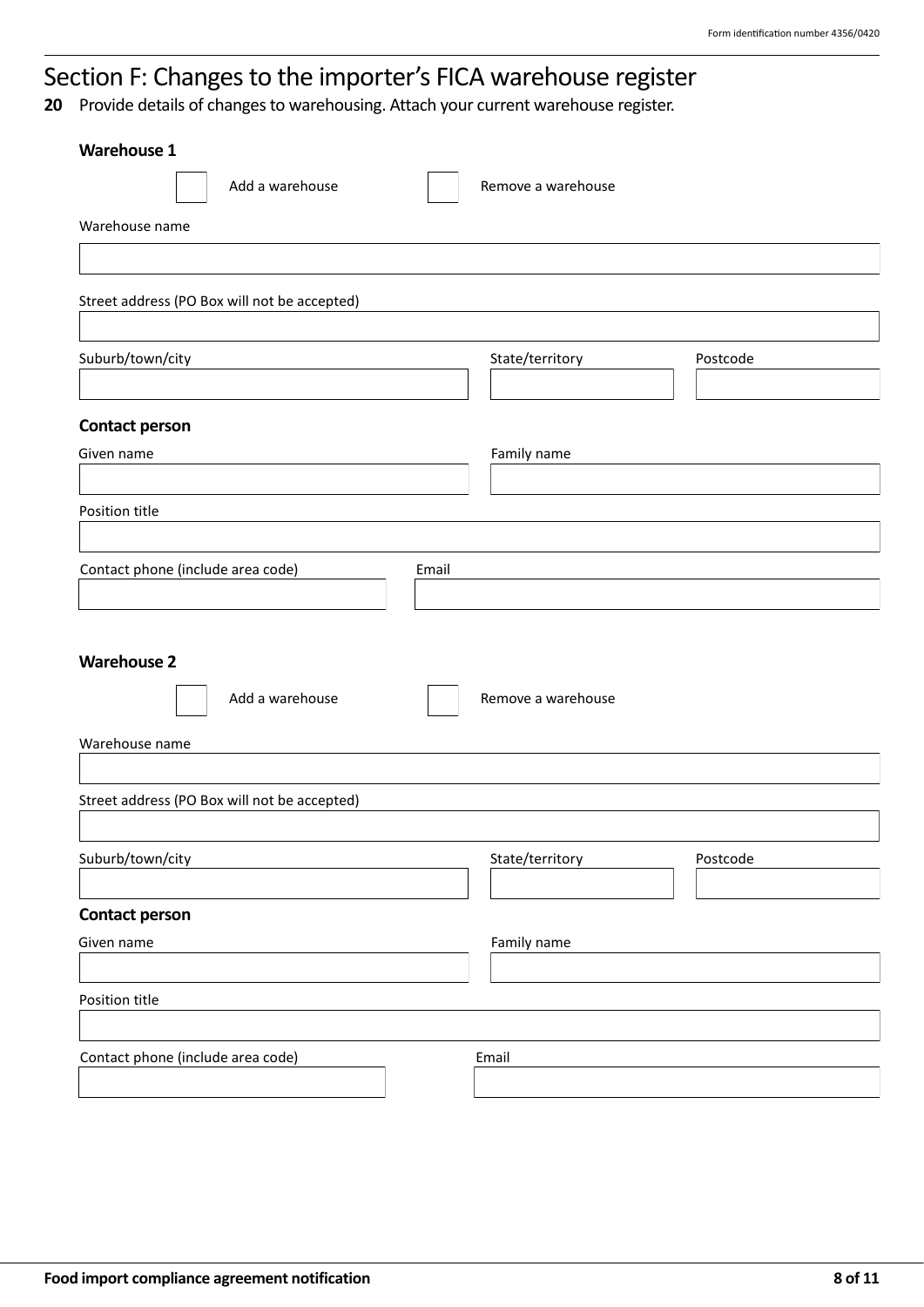## <span id="page-8-0"></span>Section G: Changes to the importer's direct delivery arrangements

**21** Provide details of changes to direct delivery arrangements. Attach your current direct delivery register.

| Direct delivery arrangement 1                      |                             |
|----------------------------------------------------|-----------------------------|
| Add an arrangement                                 | Remove an arrangement       |
| Description of food included under the arrangement |                             |
|                                                    |                             |
| <b>Business name</b>                               |                             |
| Street address (PO Box will not be accepted)       |                             |
| Suburb/town/city                                   | State/territory<br>Postcode |
| <b>Contact person</b>                              |                             |
| Given name                                         | Family name                 |
| Position title                                     |                             |
|                                                    |                             |
| Contact phone (include area code)<br>Email         |                             |
|                                                    |                             |
| Direct delivery arrangement 2                      |                             |
| Add an arrangement                                 | Remove an arrangement       |
| Description of food included under the arrangement |                             |
|                                                    |                             |
| <b>Business name</b>                               |                             |
|                                                    |                             |
| Street address (PO Box will not be accepted)       |                             |
| Suburb/town/city                                   | State/territory<br>Postcode |
| <b>Contact person</b>                              |                             |
| Given name                                         | Family name                 |
|                                                    |                             |
| Position title                                     |                             |
| Contact phone (include area code)                  | Email                       |
|                                                    |                             |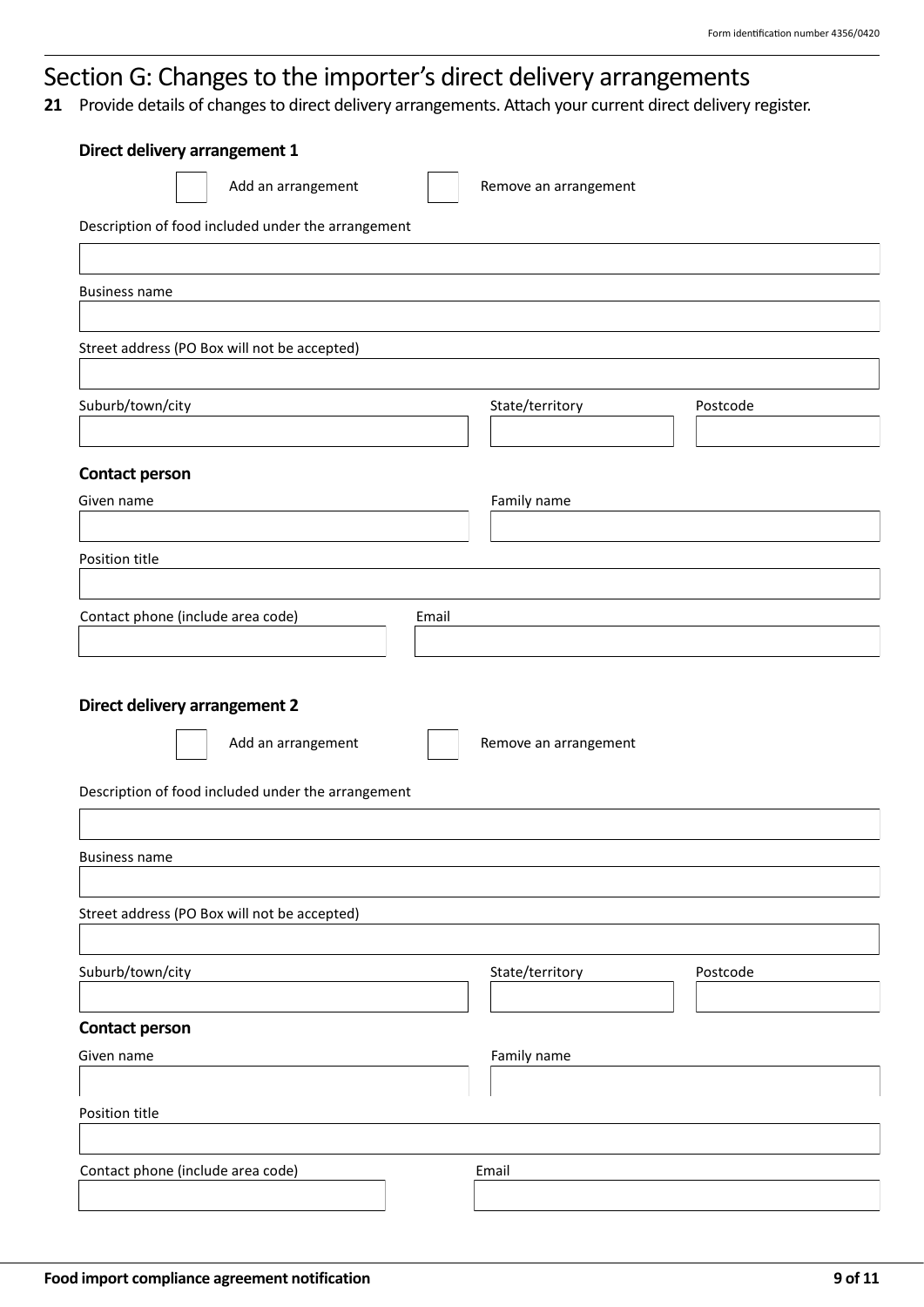### Section H: Importer signature

To be completed by the authorised personnel listed in section B of this notification.

| Signature (typed or electronic) | Date (dd/mm/yyyy) |
|---------------------------------|-------------------|
|                                 |                   |
|                                 |                   |
|                                 |                   |
| Full name                       |                   |
|                                 |                   |
|                                 |                   |

### Section I: Privacy notice

'Personal information' means any information or opinion about an identified, or reasonably identifiable, individual.

'Sensitive personal information' means any information or opinion about an individual's racial or ethnic origin, political opinion or association, religious beliefs or affiliations, philosophical beliefs, sexual preferences or practices, trade or professional associations and memberships, union membership, criminal record, health or genetic information and biometric information or templates.

The collection of personal information by the Department of Agriculture, Water and the Environment in relation to this form is authorised under the *Imported Food Control Act 1992* for the purposes of notifying the department of a change to the food import compliance agreement (FICA) or of a notifiable event that has occurred under a FICA. If the relevant personal information requested in this form is not provided by you, the department will be unable to verify your compliance with FICA requirements.

Personal information may be disclosed to other Australian agencies, including the Department of Home Affairs, local, state and territory health authorities, persons or organisations where necessary for these purposes, provided the disclosure is consistent with relevant laws, in particular the *Privacy Act 1988*. Your personal information will be used and stored in accordance with the Privacy Principles.

By completing and submitting this form you consent to the collection of all personal information, including sensitive personal information, contained in this form.

See our [Privacy Policy](https://www.awe.gov.au/about/commitment/privacy) web page to learn more about accessing or correcting personal information or making a complaint. Alternatively, telephone the department on +61 2 6272 3933.